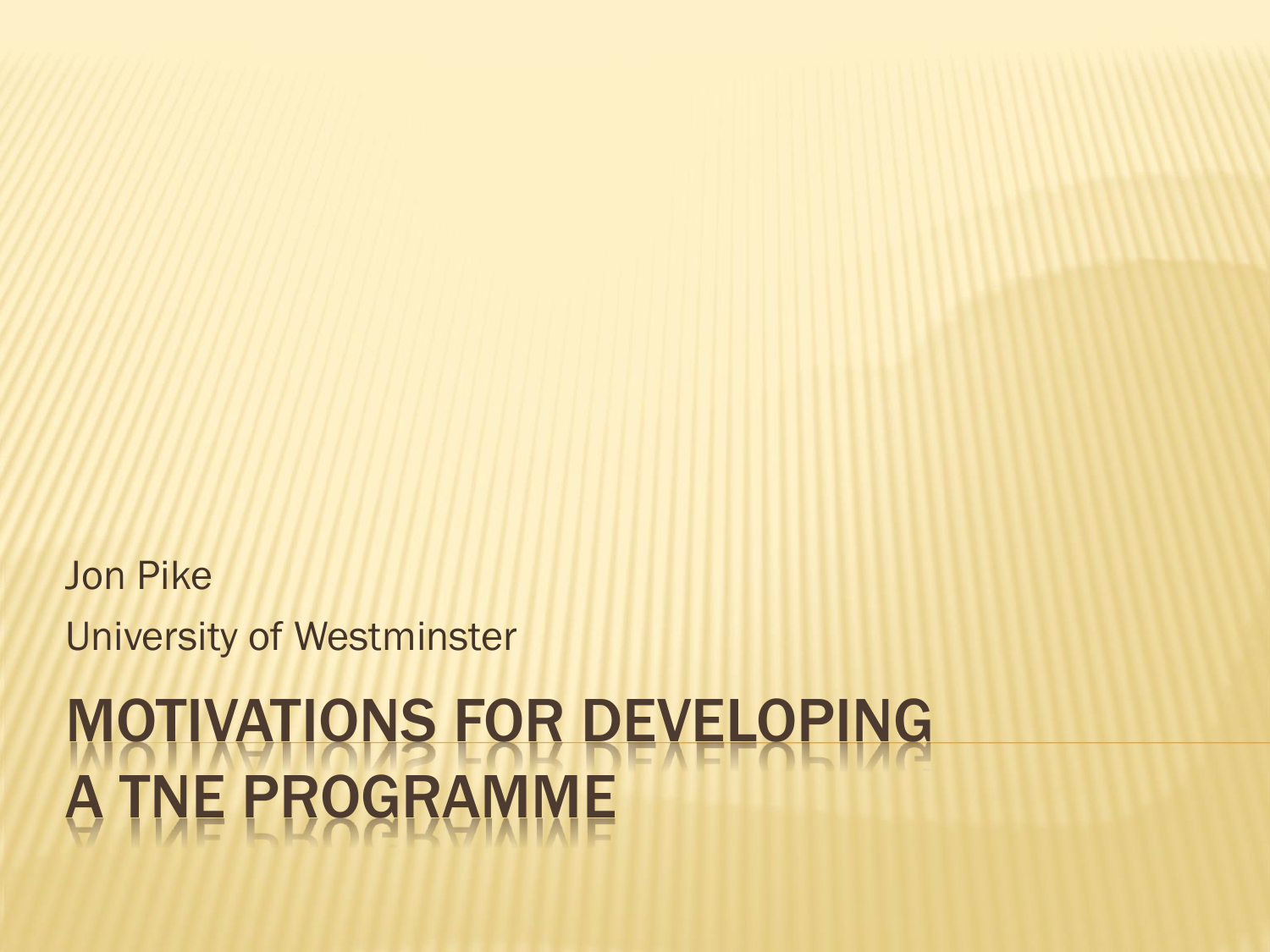#### **CONTEXT**

- The University of Westminster has attracted students from Thailand for two decades.
- The Business School has been the major beneficiary, especially in Marketing and International Business.
- **\* In recent years, the competition has intensified** from Universities in both the UK and other countries.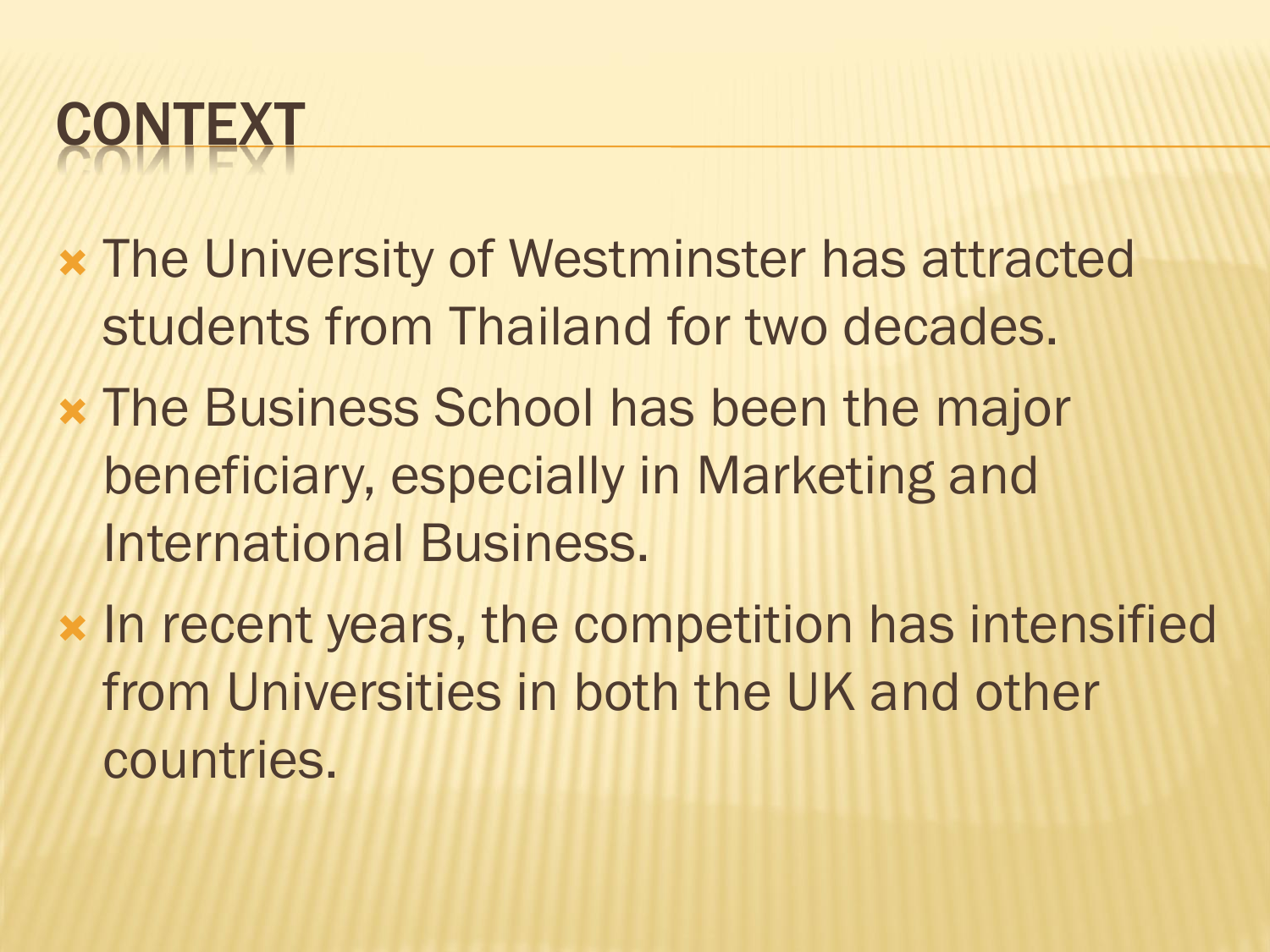## **CONSEQUENCE**

- This has led to a fall in enrolments from Thailand.
- A review of the reasons and a policy to respond.
- Added a focus on partnership development.
- Led at DVC level.

×

- This is the answer to the first question –
- Why choose to develop a TNE degree programme together?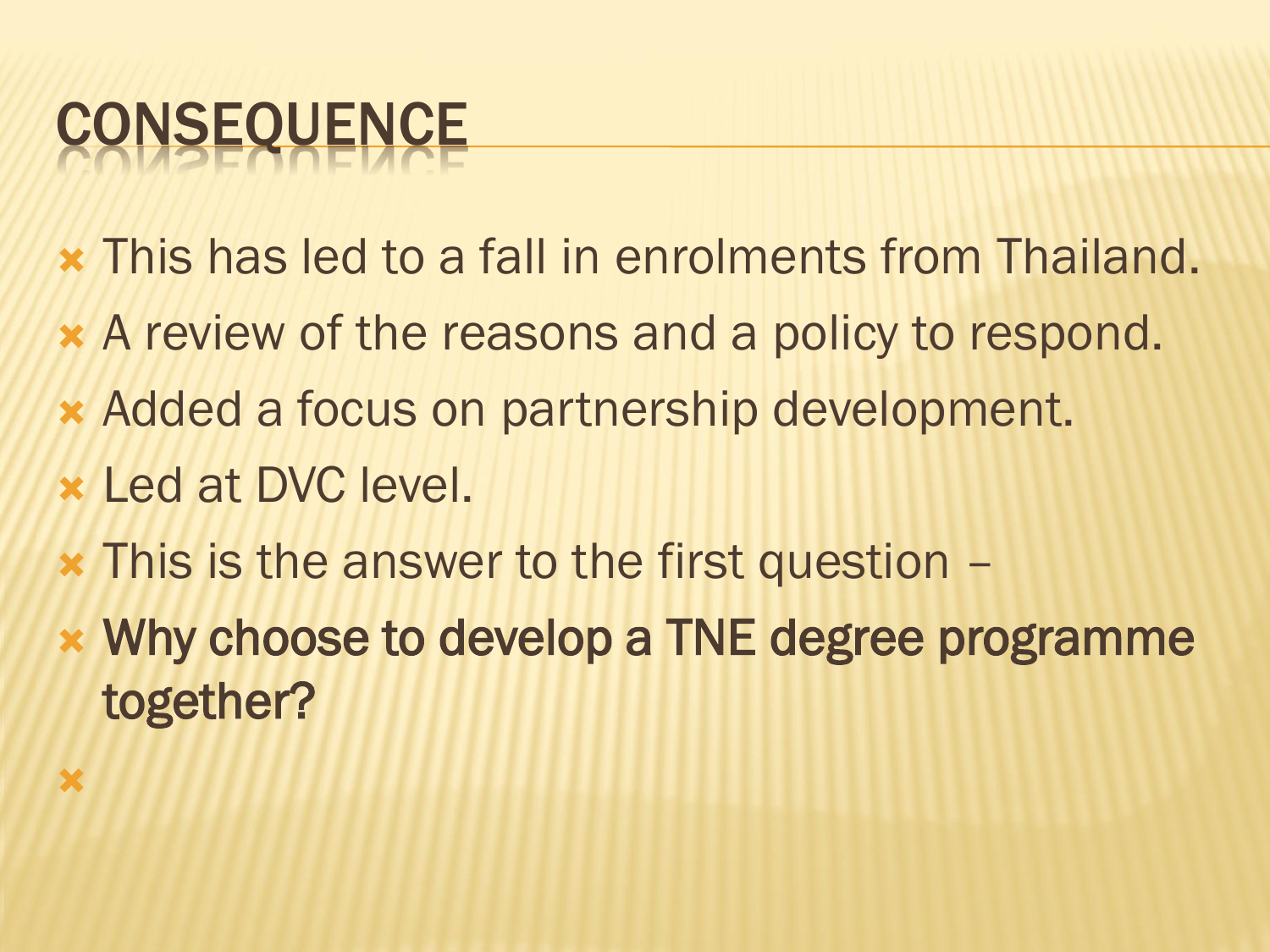### ACTION

- **\* New International Partnership Strategy with** geographical targets, including Thailand.
- Real difficulty establishing appropriate level contact (needed local input).
- DVC led delegations, involving all Faculties.
- **x** Identification of areas of common interest.
- Discussion with a number of Thai Universities.
- Led to three Agreements being signed.
- In the first place, aim was to put partnership agreements in place for students to progress to UoW.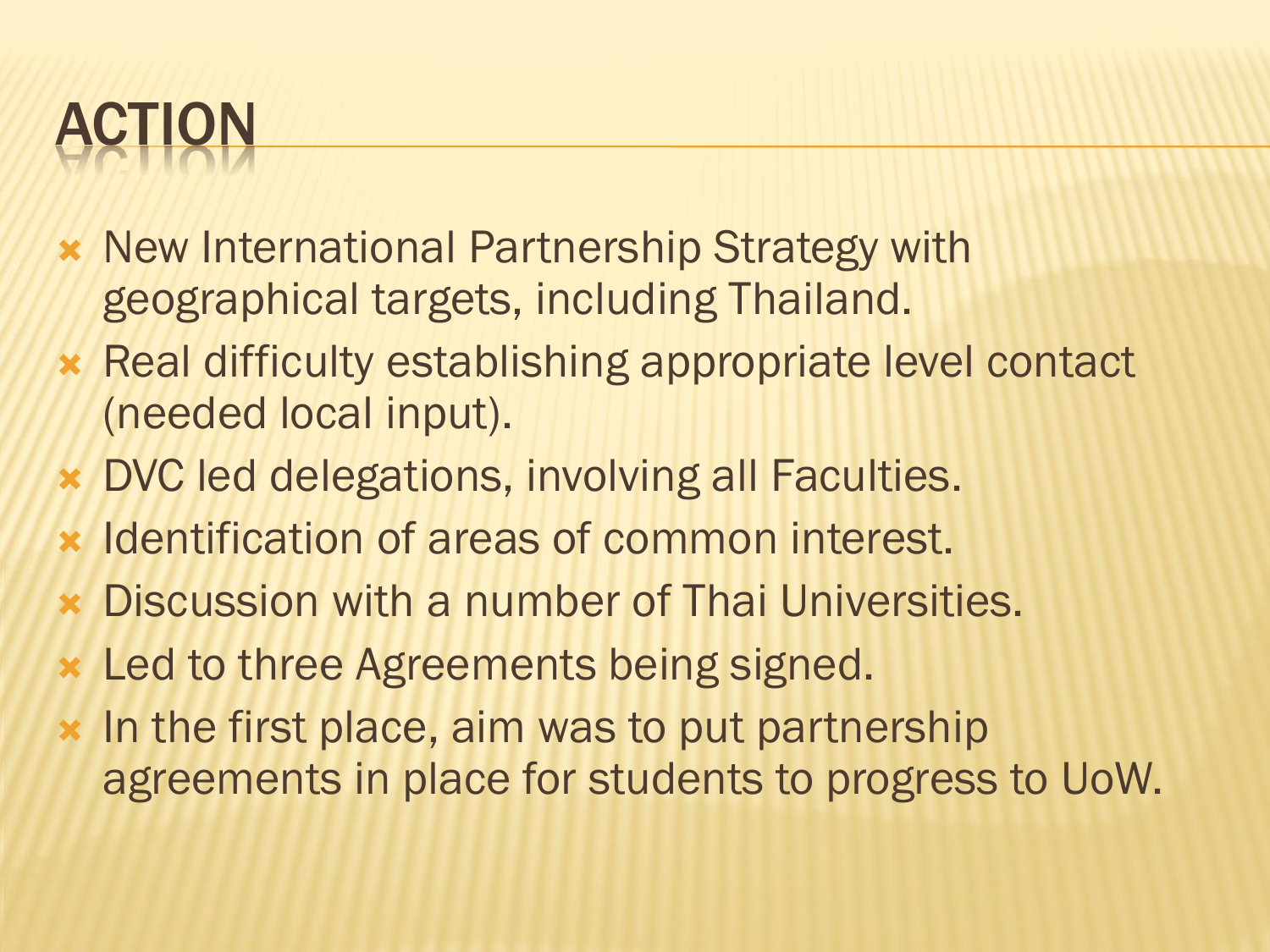## A BOOST OCCURRED…….

- British Council and OHEC TNE Development Project, started in January 2016.
- Focus on double degrees and subject areas associated with Thai 4.0 engines of growth.
- UoW Business School launching new degrees in Entrepreneurship and digital business.
- An obvious fit with similar programmes being launched or considered in Thailand.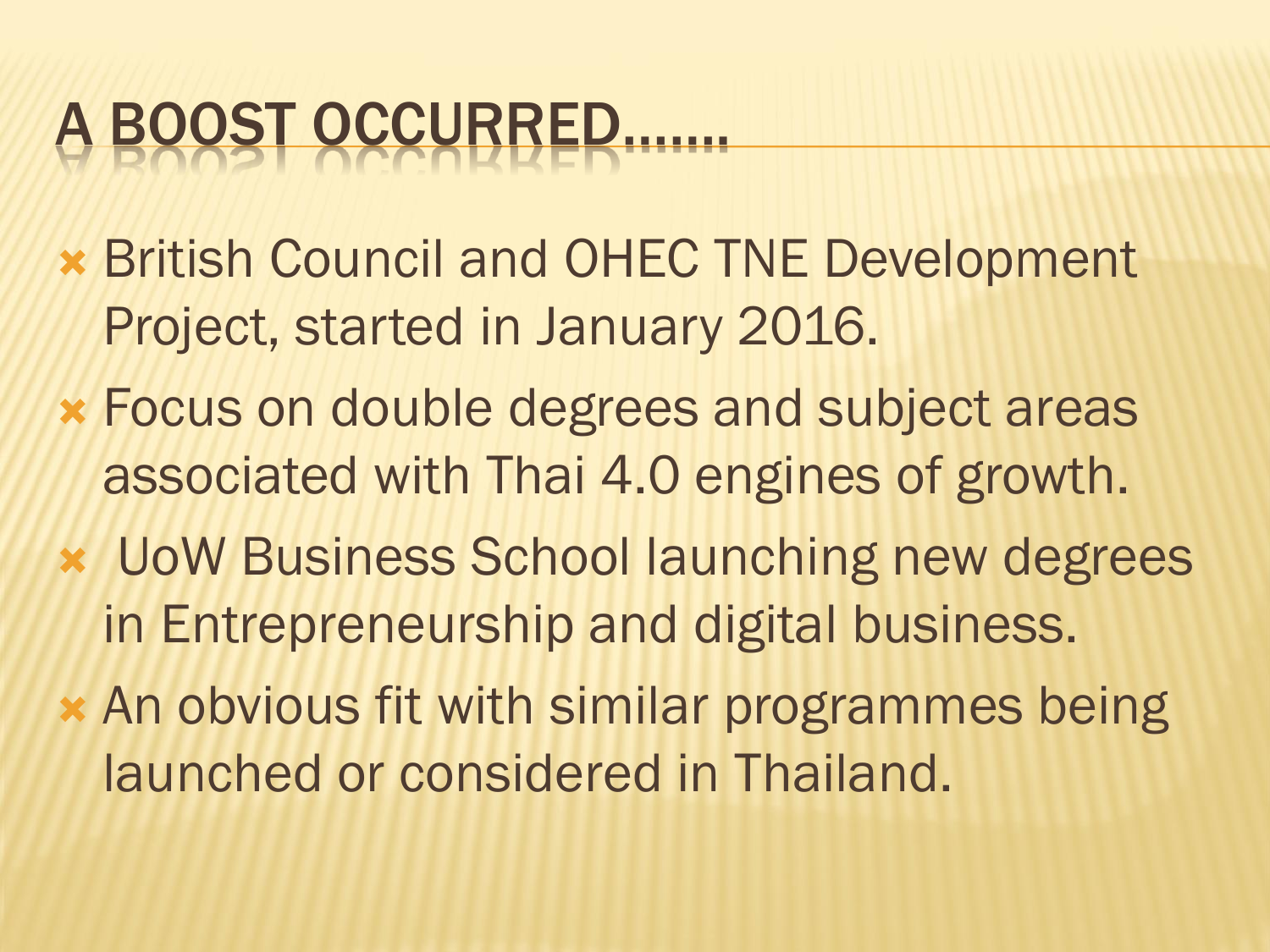## SHORT TERM AIM

- To set up a double degree in Digital Business and/or Entrepreneurship.
- To get proposals at UK and Thai ends accepted.
- Achieve sufficient demand to get the offer off the ground.
- Both courses/programmes validated and students recruited for start in August, September, 2018.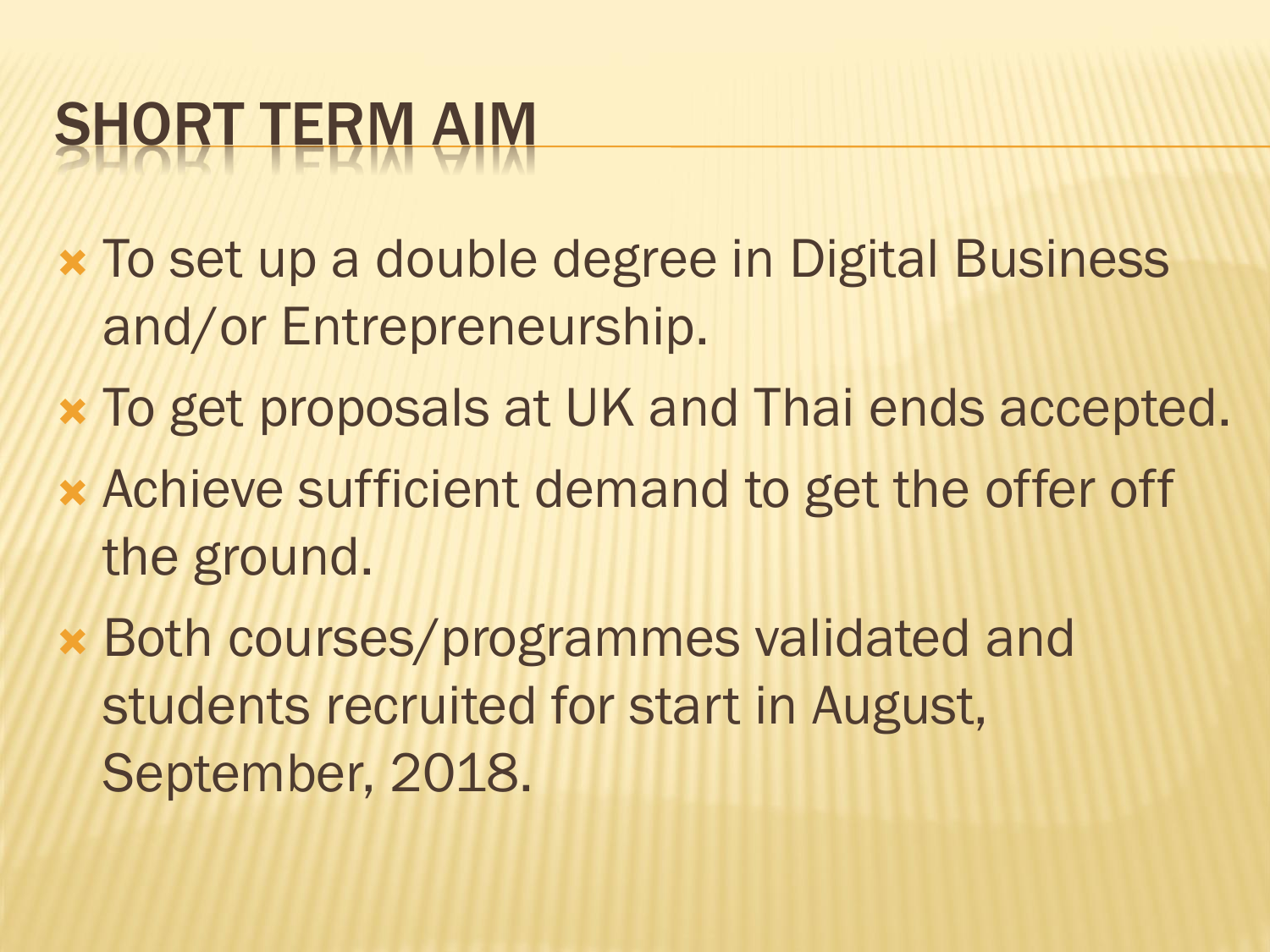### CHANGES IN CONTEXT

- **x New VC at UoW.**
- Restructuring of 5 Faculties into 3 Colleges, each with 4 Schools.
- Changes in personnel, strategy.
- Causes uncertainty and review.
- This is a perennial factor in TNE and a big, potential, disrupter. Beware!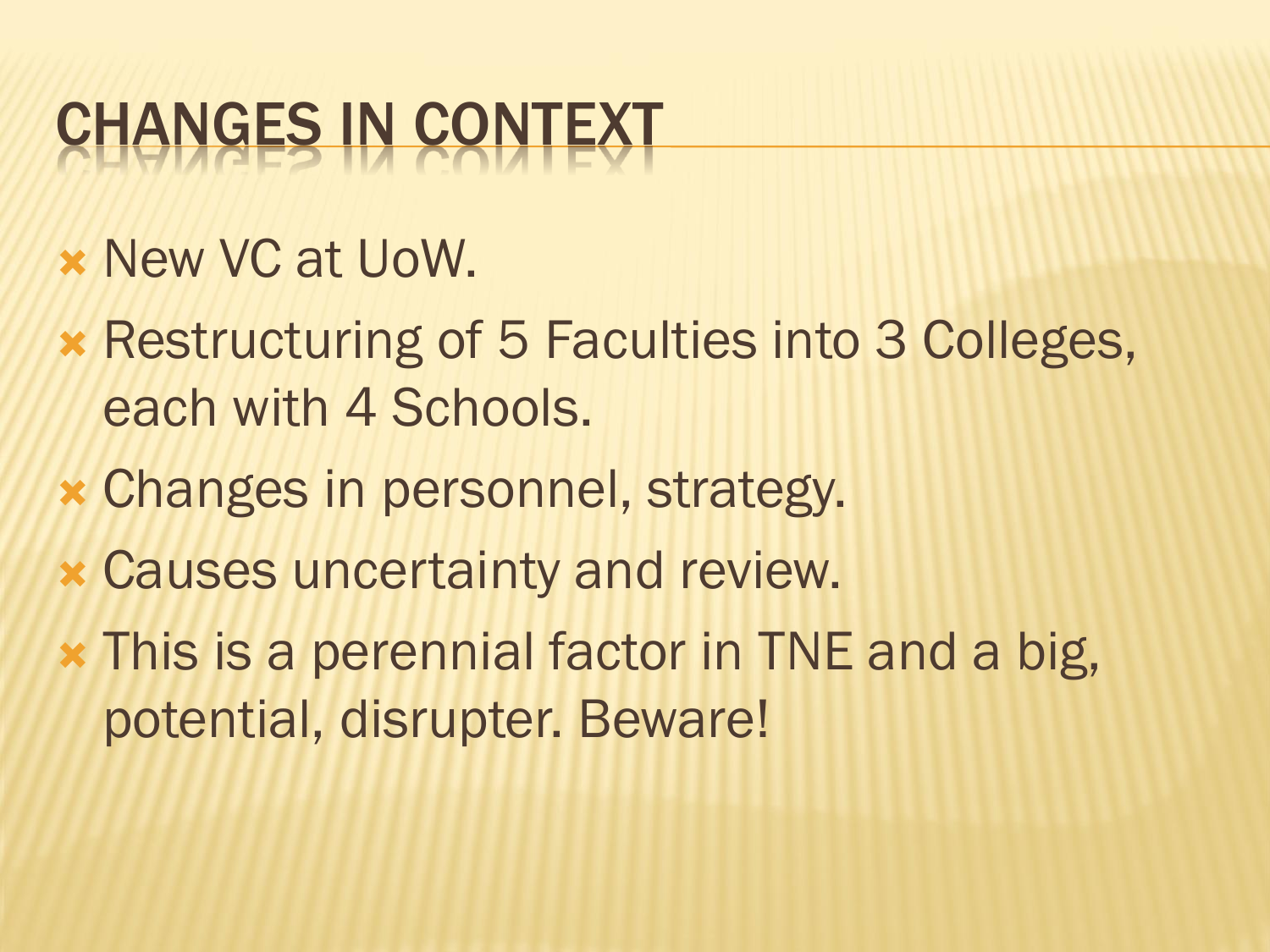# LONG TERM AIM

- To achieve sustainable partnerships and programmes which lead to student numbers that uphold the partnership and generate acceptable returns on investment.
- To explore and introduce programmes in other subject areas.
- To explore opportunities for research and other mobility opportunities.